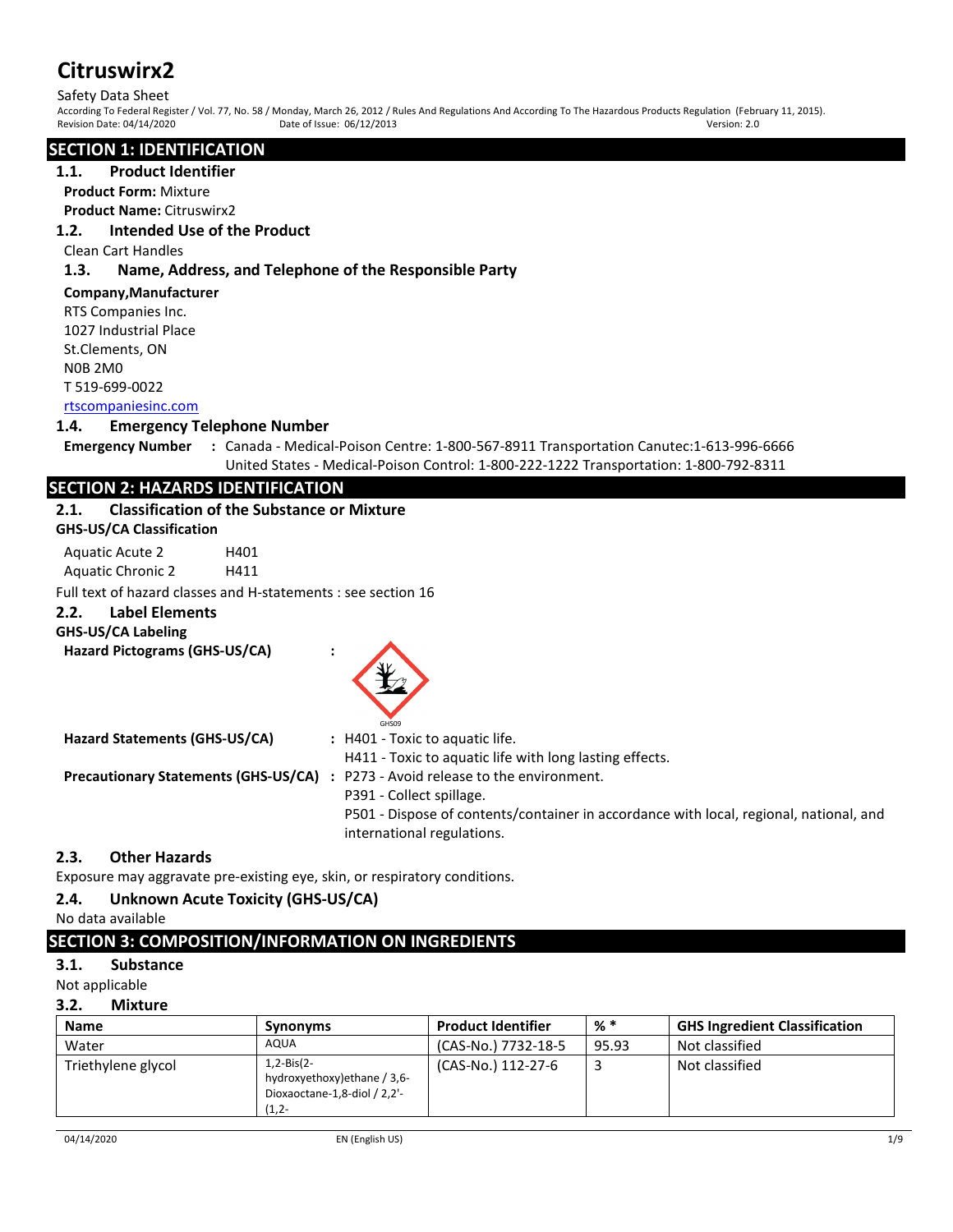#### Safety Data Sheet

According To Federal Register / Vol. 77, No. 58 / Monday, March 26, 2012 / Rules And Regulations And According To The Hazardous Products Regulation (February 11, 2015).

|                                                                                   | Ethanediylbis(oxy))bisethanol<br>/ Ethanol, 2,2'-<br>(ethylenedioxy)di- / 2,2'-<br>(Ethylenedioxy) diethanol /<br>2,2'-Ethylenedioxybis(ethanol)<br>/ 2,2'-Ethylenedioxydiethanol<br>/ 2,2'-Ethylenedioxyethanol /<br>Glycol bis(hydroxyethyl) ether<br>/ Octane-1,8-diol, 3,6-dioxa-/<br>Triglycol / Ethanol, $2,2'$ -[1,2-<br>ethanediylbis(oxy)]bis-/<br>TRIETHYLENE GLYCOL /<br>Ethanol, 2,2'-(1,2-<br>ethanediylbis(oxy)bis-                                                                                                                                                                                                                                                        |                      |      |                                                                                                                          |
|-----------------------------------------------------------------------------------|------------------------------------------------------------------------------------------------------------------------------------------------------------------------------------------------------------------------------------------------------------------------------------------------------------------------------------------------------------------------------------------------------------------------------------------------------------------------------------------------------------------------------------------------------------------------------------------------------------------------------------------------------------------------------------------|----------------------|------|--------------------------------------------------------------------------------------------------------------------------|
| 1-Dodecanamine, N,N-<br>dimethyl-, N-oxide                                        | Lauryldimethylamine oxide /<br>N,N-Dimethyldodecylamine<br>oxide / Dodecylamine, N,N-<br>dimethyl-, N-oxide /<br>Dodecyldimethylamine oxide<br>/ 1-Dodecanamine, N,N-<br>dimethyl oxide $/1$ -<br>Dodecylamine, N, N-dimethyl-,<br>$N$ -oxide / $N$ , $N$ -<br>Dimethyldodecylamine N-<br>oxide / N,N-<br>Dimethyllauramine N-oxide /<br>LAURAMINE OXIDE /<br>Lauramine oxide / Ammonyx<br>LO                                                                                                                                                                                                                                                                                            | (CAS-No.) 1643-20-5  | 0.5  | Acute Tox. 4 (Oral), H302<br>Skin Irrit. 2, H315<br>Eye Dam. 1, H318<br>Aquatic Acute 1, H400<br>Aquatic Chronic 2, H411 |
| Quaternary ammonium<br>compounds, benzyl-C12-16-<br>alkyldimethyl, chlorides      | Benzyl-C12-16-<br>alkyldimethylammonium<br>chloride / Quaternary<br>ammonium compounds,<br>benzylalkyl(C12-16)dimethyl,<br>chlorides / Benzylkonium<br>chloride / Alkyl(C12-<br>16) dimethylbenzylammonium<br>chloride / Alkyl (C12-16)<br>dimethylbenzylammonium<br>chloride / Benzyl[alkyl(C12-<br>16)]dimethylammonium<br>chloride / Benzyl-C12-16-<br>alkyldimethyl, chlorides /<br>Benzyl-C12-16-alkyldimethyl,<br>chlorides / Alkyl(C12-<br>16)dimethylbenzyl<br>ammonium chloride /<br>Benzyl(C12-16) alkyldimethyl,<br>chlorides / Benzyl-C12-16-<br>alkyldimethyl, chloride /<br>Quaternary ammonium<br>compounds, benzyl C12-16<br>(even numbered)-<br>alkyldimethyl chlorides | (CAS-No.) 68424-85-1 | 0.42 | Acute Tox. 4 (Oral), H302<br>Skin Corr. 1B, H314<br>Eye Dam. 1, H318<br>Aquatic Acute 1, H400<br>Aquatic Chronic 1, H410 |
| Glycine, N,N'-1,2-<br>ethanediylbis[N-<br>(carboxymethyl)-,<br>tetraammonium salt | Acetic acid,<br>(ethylenedinitrilo)tetra-,<br>tetraammonium salt /<br>Ethylenediaminetetraacetate,<br>tetraammonium /<br>Tetraammonium<br>ethylenediaminetetraacetate<br>/ Glycine, N,N'-1,2-<br>ethanediylbis[N-<br>(carboxymethyl)-, ammonium<br>salt (1:4) / EDTA<br>tetraammonium salt                                                                                                                                                                                                                                                                                                                                                                                               | (CAS-No.) 22473-78-5 | 0.1  | Acute Tox. 4<br>(Inhalation:dust, mist), H332<br>Eye Irrit. 2A, H319<br>STOT RE 2, H373                                  |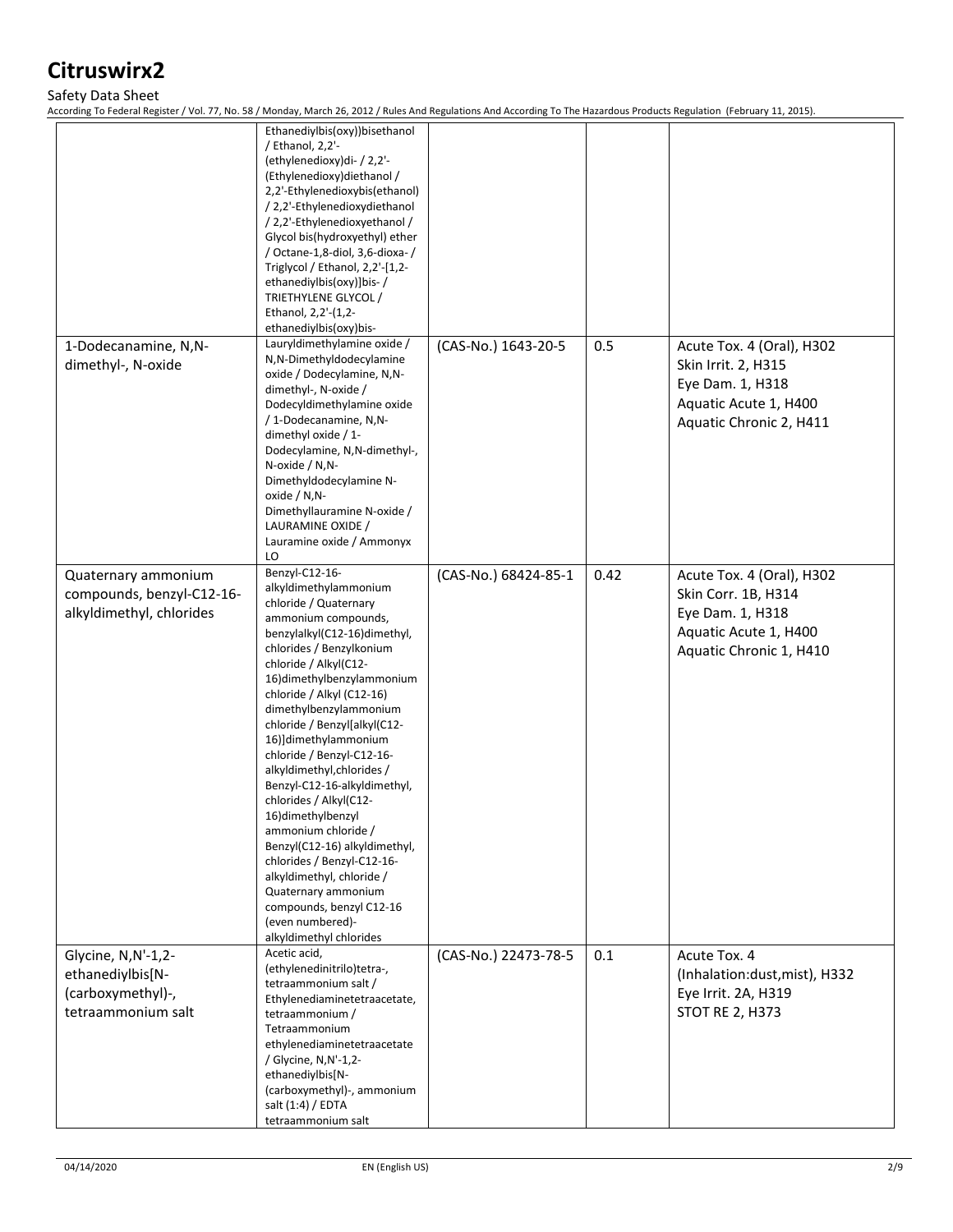# Safety Data Sheet

According To Federal Register / Vol. 77, No. 58 / Monday, March 26, 2012 / Rules And Regulations And According To The Hazardous Products Regulation (February 11, 2015).

| Eugenol | 4-Allyl-1-hydroxy-2-<br>methoxybenzene / 4-Allyl-2-<br>methoxyphenol / 4-<br>Allylcatechol-2-methyl ether /<br>Eugenic acid / p-Eugenol /<br>1,3,4-Eugenol / 4-Hydroxy-3-<br>methoxyallylbenzene / 2-<br>Methoxy-1-hydroxy-4-<br>allylbenzene / 1-Hydroxy-2-<br>methoxy-4-allylbenzene / 1-<br>Hydroxy-2-methoxy-4-prop-2-<br>enylbenzene / 2-Methoxy-4-<br>(2-propenyl)phenol / 2-<br>Methoxy-4-allylphenol / 2-<br>Methoxy-4-prop-2-enylphenol<br>/ Phenol, 2-methoxy-4-(2-<br>propenyl)- / Phenol, 4-allyl-2-<br>methoxy- / Synthetic eugenol | (CAS-No.) 97-53-0 | 0.06 | Acute Tox. 4 (Oral), H302<br>Eye Irrit. 2A, H319<br>Skin Sens. 1B, H317<br>Aquatic Acute 3, H402 |
|---------|--------------------------------------------------------------------------------------------------------------------------------------------------------------------------------------------------------------------------------------------------------------------------------------------------------------------------------------------------------------------------------------------------------------------------------------------------------------------------------------------------------------------------------------------------|-------------------|------|--------------------------------------------------------------------------------------------------|
|         | / Phenol, 2-methoxy-4-(2-<br>propen-1-yl)- / Etheric oil /<br>EUGENOL / 1-Hydroxy-2-<br>methoxy-4-propenylbenzene                                                                                                                                                                                                                                                                                                                                                                                                                                |                   |      |                                                                                                  |

Full text of H-phrases: see section 16

\*Percentages are listed in weight by weight percentage (w/w%) for liquid and solid ingredients. Gas ingredients are listed in volume by volume percentage (v/v%).

# **SECTION 4: FIRST AID MEASURES**

### **4.1. Description of First-aid Measures**

**General:** Never give anything by mouth to an unconscious person. If you feel unwell, seek medical advice (show the label where possible).

**Inhalation:** When symptoms occur: go into open air and ventilate suspected area. Obtain medical attention if breathing difficulty persists.

**Skin Contact:** Remove contaminated clothing. Drench affected area with water for at least 5 minutes. Obtain medical attention if irritation develops or persists.

**Eye Contact:** Rinse cautiously with water for at least 5 minutes. Remove contact lenses, if present and easy to do. Continue rinsing. Obtain medical attention if irritation develops or persists.

**Ingestion:** Rinse mouth. Do NOT induce vomiting. Obtain medical attention.

#### **4.2. Most Important Symptoms and Effects Both Acute and Delayed**

**General:** Not expected to present a significant hazard under anticipated conditions of normal use.

**Inhalation:** Prolonged exposure may cause irritation.

**Skin Contact:** Prolonged exposure may cause skin irritation.

**Eye Contact:** May cause slight irritation to eyes.

**Ingestion:** Ingestion may cause adverse effects.

**Chronic Symptoms:** None expected under normal conditions of use.

#### **4.3. Indication of Any Immediate Medical Attention and Special Treatment Needed**

If exposed or concerned, get medical advice and attention. If medical advice is needed, have product container or label at hand.

#### **SECTION 5: FIRE-FIGHTING MEASURES**

#### **5.1. Extinguishing Media**

**Suitable Extinguishing Media:** Water spray, fog, carbon dioxide (CO2), alcohol-resistant foam, or dry chemical.

**Unsuitable Extinguishing Media:** Do not use a heavy water stream. Use of heavy stream of water may spread fire.

#### **5.2. Special Hazards Arising From the Substance or Mixture**

**Fire Hazard:** Not considered flammable but may burn at high temperatures.

**Explosion Hazard:** Product is not explosive.

**Reactivity:** Hazardous reactions will not occur under normal conditions.

#### **5.3. Advice for Firefighters**

**Precautionary Measures Fire:** Exercise caution when fighting any chemical fire.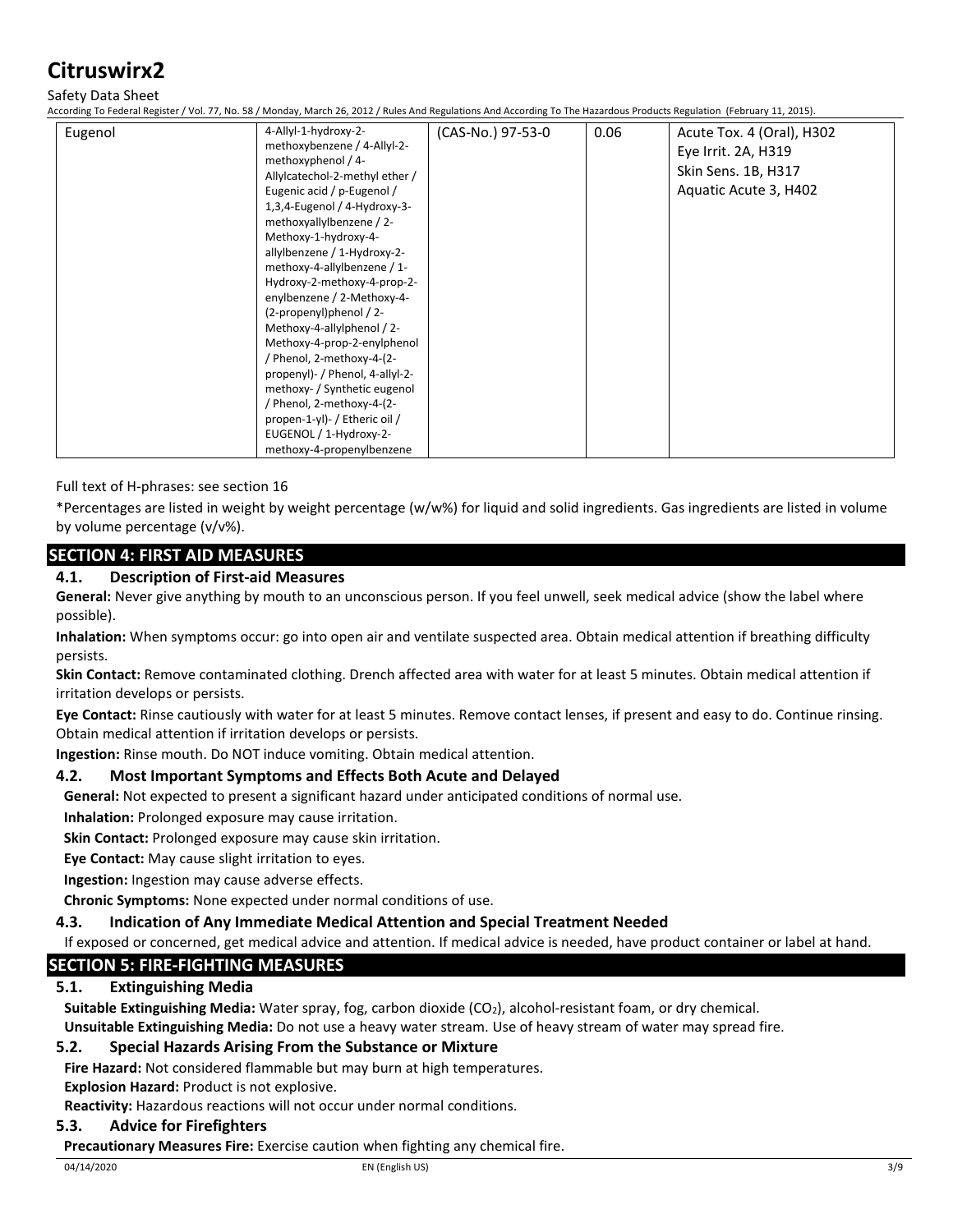Safety Data Sheet

According To Federal Register / Vol. 77, No. 58 / Monday, March 26, 2012 / Rules And Regulations And According To The Hazardous Products Regulation (February 11, 2015).

**Firefighting Instructions:** Use water spray or fog for cooling exposed containers.

**Protection During Firefighting:** Do not enter fire area without proper protective equipment, including respiratory protection. **Hazardous Combustion Products**: Carbon oxides (CO, CO2).

**Other Information:** Do not allow run-off from fire fighting to enter drains or water courses.

**5.4. Reference to Other Sections**

#### Refer to Section 9 for flammability properties.

### **SECTION 6: ACCIDENTAL RELEASE MEASURES**

#### **6.1. Personal Precautions, Protective Equipment and Emergency Procedures**

**General Measures:** Avoid prolonged contact with eyes, skin and clothing. Avoid breathing (vapor, mist, spray).

#### **6.1.1. For Non-Emergency Personnel**

**Protective Equipment:** Use appropriate personal protective equipment (PPE).

**Emergency Procedures:** Evacuate unnecessary personnel.

#### **6.1.2. For Emergency Personnel**

**Protective Equipment:** Equip cleanup crew with proper protection.

**Emergency Procedures:** Upon arrival at the scene, a first responder is expected to recognize the presence of dangerous goods, protect oneself and the public, secure the area, and call for the assistance of trained personnel as soon as conditions permit. Ventilate area.

#### **6.2. Environmental Precautions**

Prevent entry to sewers and public waters. Avoid release to the environment. Collect spillage.

#### **6.3. Methods and Materials for Containment and Cleaning Up**

**For Containment:** Contain any spills with dikes or absorbents to prevent migration and entry into sewers or streams.

**Methods for Cleaning Up:** Clean up spills immediately and dispose of waste safely. Transfer spilled material to a suitable container for disposal. Contact competent authorities after a spill.

#### **6.4. Reference to Other Sections**

See Section 8 for exposure controls and personal protection and Section 13 for disposal considerations.

#### **SECTION 7: HANDLING AND STORAGE**

#### **7.1. Precautions for Safe Handling**

**Precautions for Safe Handling:** Wash hands and other exposed areas with mild soap and water before eating, drinking or smoking and when leaving work. Avoid prolonged contact with eyes, skin and clothing. Avoid breathing vapors, mist, spray. **Hygiene Measures:** Handle in accordance with good industrial hygiene and safety procedures.

#### **7.2. Conditions for Safe Storage, Including Any Incompatibilities**

**Technical Measures:** Comply with applicable regulations.

**Storage Conditions:** Keep container closed when not in use. Store in a dry, cool place. Keep/Store away from direct sunlight, extremely high or low temperatures and incompatible materials.

**Incompatible Materials:** Strong acids, strong bases, strong oxidizers.

#### **7.3. Specific End Use(s)**

Clean Cart Handles

# **SECTION 8: EXPOSURE CONTROLS/PERSONAL PROTECTION**

#### **8.1. Control Parameters**

For substances listed in section 3 that are not listed here, there are no established exposure limits from the manufacturer, supplier, importer, or the appropriate advisory agency including: ACGIH (TLV), AIHA (WEEL), NIOSH (REL), OSHA (PEL), or Canadian provincial governments.

#### **8.2. Exposure Controls**

**Appropriate Engineering Controls:** Suitable eye/body wash equipment should be available in the vicinity of any potential exposure. Ensure adequate ventilation, especially in confined areas. Ensure all national/local regulations are observed.

**Personal Protective Equipment:** Gloves. Protective clothing. Protective goggles.



**Materials for Protective Clothing:** Chemically resistant materials and fabrics.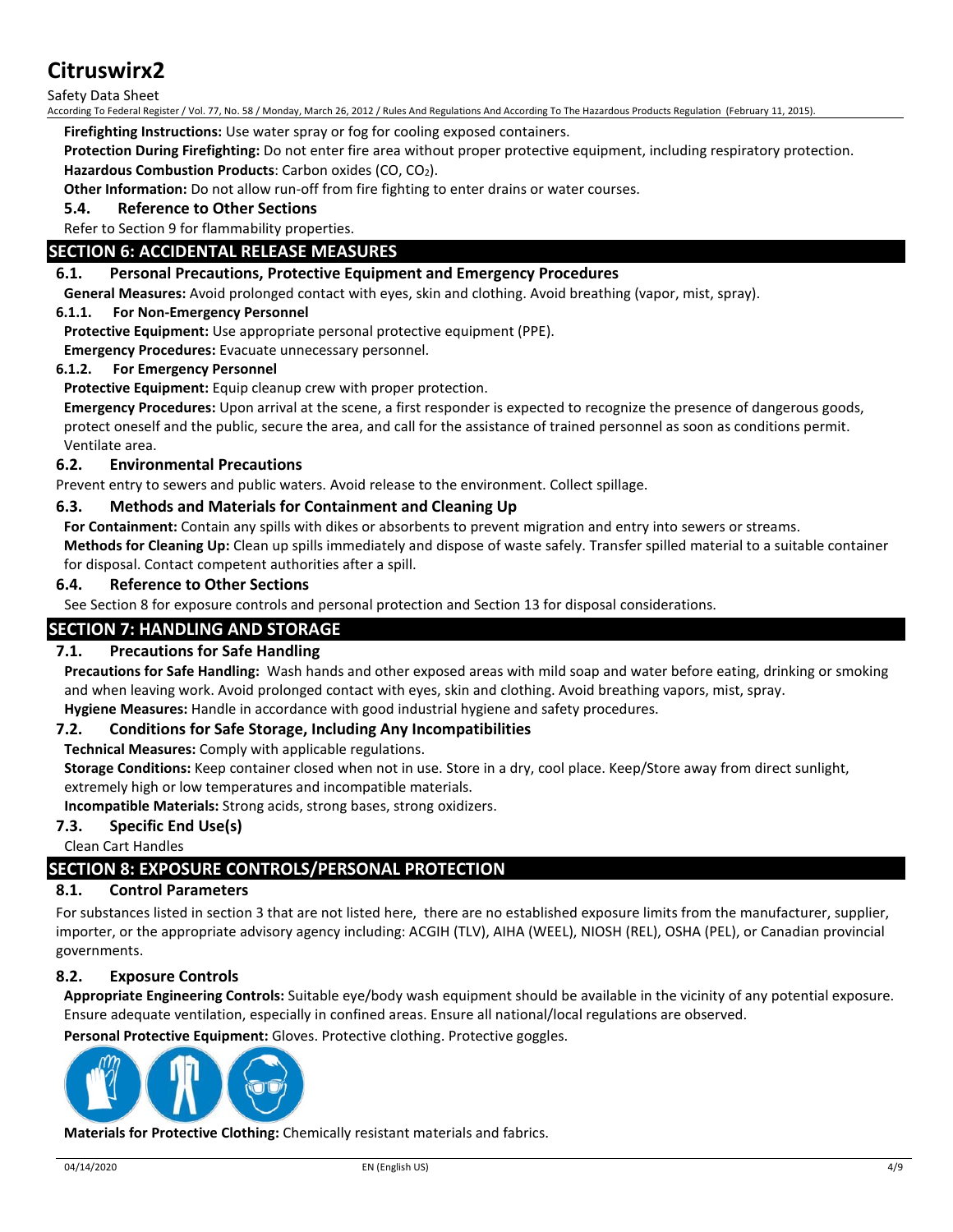Safety Data Sheet

According To Federal Register / Vol. 77, No. 58 / Monday, March 26, 2012 / Rules And Regulations And According To The Hazardous Products Regulation (February 11, 2015).

**Hand Protection:** Wear protective gloves.

**Eye and Face Protection:** Chemical safety goggles.

**Skin and Body Protection:** Wear suitable protective clothing.

**Respiratory Protection:** If exposure limits are exceeded or irritation is experienced, approved respiratory protection should be worn. In case of inadequate ventilation, oxygen deficient atmosphere, or where exposure levels are not known wear approved respiratory protection.

**Other Information:** When using, do not eat, drink or smoke.

#### **SECTION 9: PHYSICAL AND CHEMICAL PROPERTIES**

| 9.1. | <b>Information on Basic Physical and Chemical Properties</b> |                |
|------|--------------------------------------------------------------|----------------|
|      | <b>Dhycical State</b>                                        | $\cdot$ liguid |

| <b>Physical State</b>                         | $\ddot{\cdot}$       | Liquid                     |
|-----------------------------------------------|----------------------|----------------------------|
| Appearance                                    | $\ddot{\cdot}$       | White wet wipe, 100% rayon |
| Odor                                          | $\ddot{\cdot}$       | Citrus                     |
| <b>Odor Threshold</b>                         | $\ddot{\cdot}$       | Not available              |
| рH                                            | $\ddot{\phantom{a}}$ | Not available              |
| <b>Evaporation Rate</b>                       | $\ddot{\cdot}$       | Not available              |
| <b>Melting Point</b>                          | $\ddot{\cdot}$       | Not available              |
| <b>Freezing Point</b>                         | $\ddot{\phantom{a}}$ | Not available              |
| <b>Boiling Point</b>                          | $\ddot{\cdot}$       | Not available              |
| <b>Flash Point</b>                            | $\ddot{\cdot}$       | Not available              |
| <b>Auto-ignition Temperature</b>              | $\ddot{\cdot}$       | Not available              |
| <b>Decomposition Temperature</b>              | $\ddot{\cdot}$       | Not available              |
| Flammability (solid, gas)                     | $\ddot{\cdot}$       | Not applicable             |
| <b>Lower Flammable Limit</b>                  | $\ddot{\cdot}$       | Not available              |
| Upper Flammable Limit                         | $\ddot{\cdot}$       | Not available              |
| <b>Vapor Pressure</b>                         | $\ddot{\cdot}$       | Not available              |
| Relative Vapor Density at 20°C                | $\ddot{\cdot}$       | Not available              |
| <b>Relative Density</b>                       | $\ddot{\phantom{a}}$ | Not available              |
| <b>Specific Gravity</b>                       | $\ddot{\cdot}$       | Not available              |
| <b>Solubility</b>                             | $\ddot{\cdot}$       | Not available              |
| <b>Partition Coefficient: N-Octanol/Water</b> | $\ddot{\phantom{a}}$ | Not available              |
| <b>Viscosity</b>                              | $\ddot{\cdot}$       | Not available              |

#### **SECTION 10: STABILITY AND REACTIVITY**

**10.1. Reactivity:** Hazardous reactions will not occur under normal conditions.

**10.2. Chemical Stability:** Stable under recommended handling and storage conditions (see section 7).

**10.3. Possibility of Hazardous Reactions:** Hazardous polymerization will not occur.

- **10.4. Conditions to Avoid:** Direct sunlight, extremely high or low temperatures, and incompatible materials.
- **10.5. Incompatible Materials:** Strong acids, strong bases, strong oxidizers.
- **10.6. Hazardous Decomposition Products:** None expected under normal conditions of use.

# **SECTION 11: TOXICOLOGICAL INFORMATION**

| <b>Information on Toxicological Effects - Product</b> | 11.1. |
|-------------------------------------------------------|-------|
| <b>Acute Toxicity (Oral): Not classified</b>          |       |
| <b>Acute Toxicity (Dermal): Not classified</b>        |       |
| <b>Acute Toxicity (Inhalation): Not classified</b>    |       |
| LD50 and LC50 Data: Not available                     |       |
| <b>Skin Corrosion/Irritation: Not classified</b>      |       |
| Eye Damage/Irritation: Not classified                 |       |
| Respiratory or Skin Sensitization: Not classified     |       |

**Germ Cell Mutagenicity:** Not classified

**Carcinogenicity:** Not classified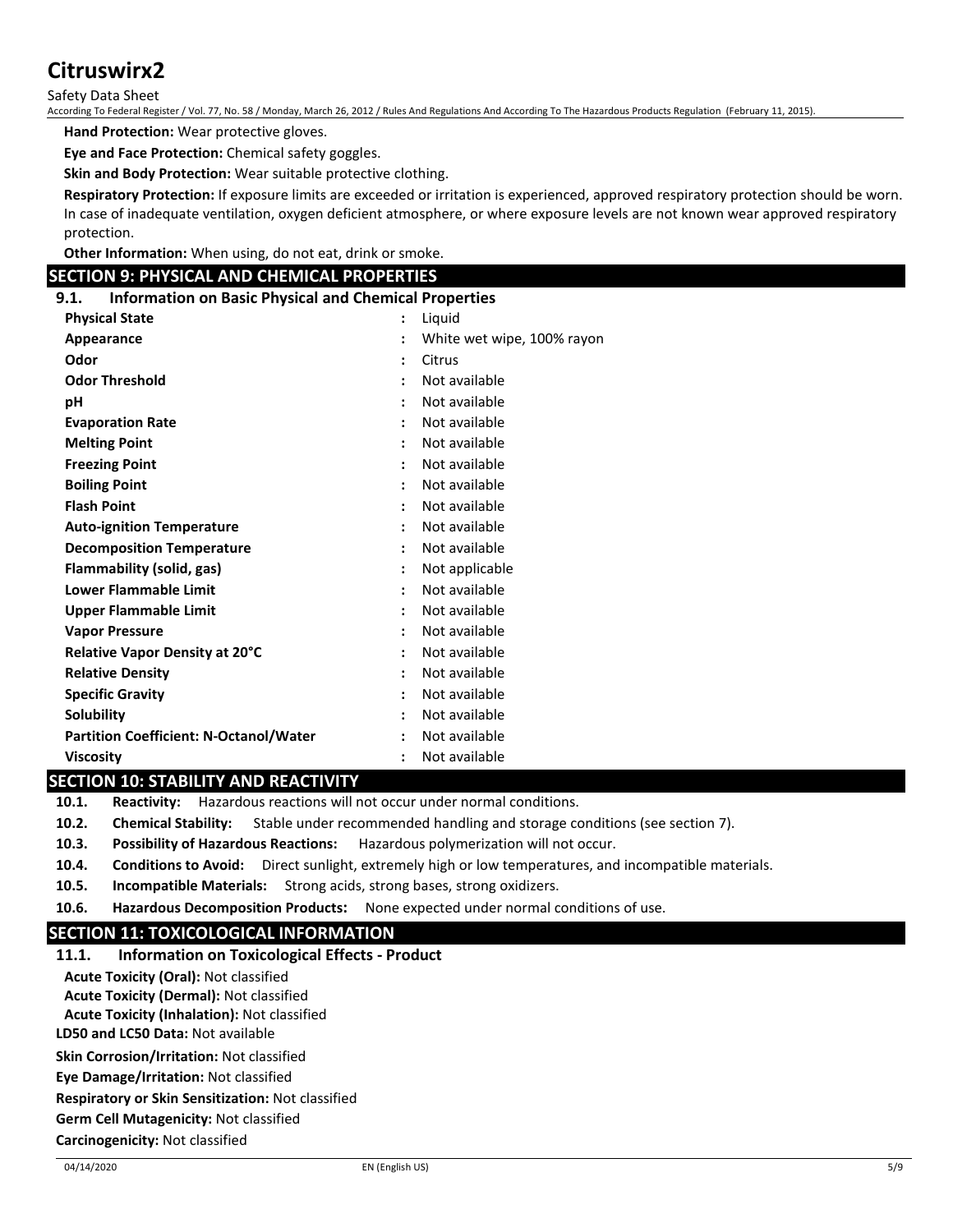Safety Data Sheet

According To Federal Register / Vol. 77, No. 58 / Monday, March 26, 2012 / Rules And Regulations And According To The Hazardous Products Regulation (February 11, 2015).

**Specific Target Organ Toxicity (Repeated Exposure):** Not classified

**Reproductive Toxicity:** Not classified

**Specific Target Organ Toxicity (Single Exposure):** Not classified

**Aspiration Hazard:** Not classified

**Symptoms/Injuries After Inhalation:** Prolonged exposure may cause irritation.

#### **Symptoms/Injuries After Skin Contact:** Prolonged exposure may cause skin irritation.

**Symptoms/Injuries After Eye Contact:** May cause slight irritation to eyes.

**Symptoms/Injuries After Ingestion:** Ingestion may cause adverse effects.

**Chronic Symptoms:** None expected under normal conditions of use.

#### **11.2. Information on Toxicological Effects - Ingredient(s)**

**LD50 and LC50 Data:**

| Triethylene glycol (112-27-6)                                                       |                          |  |  |  |
|-------------------------------------------------------------------------------------|--------------------------|--|--|--|
| LD50 Oral Rat                                                                       | 17 g/kg                  |  |  |  |
| <b>LD50 Dermal Rabbit</b>                                                           | $>20$ ml/kg              |  |  |  |
| Quaternary ammonium compounds, benzyl-C12-16-alkyldimethyl, chlorides (68424-85-1)  |                          |  |  |  |
| <b>LD50 Oral Rat</b>                                                                | 426 mg/kg                |  |  |  |
| Glycine, N,N'-1,2-ethanediylbis[N-(carboxymethyl)-, tetraammonium salt (22473-78-5) |                          |  |  |  |
| ATE US/CA (dust, mist)                                                              | 1.50 mg/l/4h             |  |  |  |
| 1-Dodecanamine, N,N-dimethyl-, N-oxide (1643-20-5)                                  |                          |  |  |  |
| ATE US/CA (oral)                                                                    | 500.00 mg/kg body weight |  |  |  |
| <b>Eugenol (97-53-0)</b>                                                            |                          |  |  |  |
| <b>LD50 Oral Rat</b>                                                                |                          |  |  |  |
|                                                                                     | 1930 mg/kg               |  |  |  |
| <b>Eugenol (97-53-0)</b>                                                            |                          |  |  |  |
| <b>IARC Group</b>                                                                   | 3                        |  |  |  |

# **SECTION 12: ECOLOGICAL INFORMATION**

**12.1. Toxicity**

**Ecology - General:** Toxic to aquatic life with long lasting effects.

| Triethylene glycol (112-27-6)                                                         |                                                                                        |  |  |  |
|---------------------------------------------------------------------------------------|----------------------------------------------------------------------------------------|--|--|--|
| LC50 Fish 1                                                                           | 56200 - 63700 mg/l (Exposure time: 96 h - Species: Pimephales promelas [flow-through]) |  |  |  |
| EC50 Daphnia 1                                                                        | 42426 mg/l (Exposure time: 48 h - Species: Daphnia magna)                              |  |  |  |
| LC50 Fish 2                                                                           | 10000 mg/l (Exposure time: 96 h - Species: Lepomis macrochirus [static])               |  |  |  |
|                                                                                       | Quaternary ammonium compounds, benzyl-C12-16-alkyldimethyl, chlorides (68424-85-1)     |  |  |  |
| LC50 Fish 1                                                                           | 0.28 mg/l (Exposure time: 96 h - Species: Pimephales promelas [static])                |  |  |  |
| EC50 Daphnia 1                                                                        | 0.0059 mg/l (Exposure time: 48 h - Species: Daphnia magna [static])                    |  |  |  |
| <b>NOEC Chronic Fish</b>                                                              | 0.032 mg/l (Exposure time: 34 d - Species: Fathead minnow (Pimephales promelas)        |  |  |  |
| <b>NOEC Chronic Crustacea</b>                                                         | 0.00415 mg/l (Exposure time: 21 d - Species: Daphnia magna)                            |  |  |  |
| Glycine, N,N'-1,2-ethanediylbis[N-(carboxymethyl)-, tetraammonium salt (22473-78-5)   |                                                                                        |  |  |  |
| 705 mg/l (Exposure time: 96 h - Species: Lepomis macrochirus [static])<br>LC50 Fish 1 |                                                                                        |  |  |  |
| 1-Dodecanamine, N,N-dimethyl-, N-oxide (1643-20-5)                                    |                                                                                        |  |  |  |
| LC50 Fish 1                                                                           | 134 mg/l (Exposure time: 96 h - Species: Danio rerio [semi-static])                    |  |  |  |
| ErC50 (algae)                                                                         | $0.11$ mg/l (72 hour)                                                                  |  |  |  |
| <b>Eugenol (97-53-0)</b>                                                              |                                                                                        |  |  |  |
| LC50 Fish 1                                                                           | $24$ mg/l                                                                              |  |  |  |
| <b>Persistence and Degradability</b><br>12.2.                                         |                                                                                        |  |  |  |
| Citruswirx2                                                                           |                                                                                        |  |  |  |
| <b>Persistence and Degradability</b>                                                  | May cause long-term adverse effects in the environment.                                |  |  |  |
| <b>Bioaccumulative Potential</b><br>12.3.                                             |                                                                                        |  |  |  |

# **Citruswirx2**

**Bioaccumulative Potential Rightary Research Rightary Bioaccumulative Potential Rightary Rightary Rightary Rightary**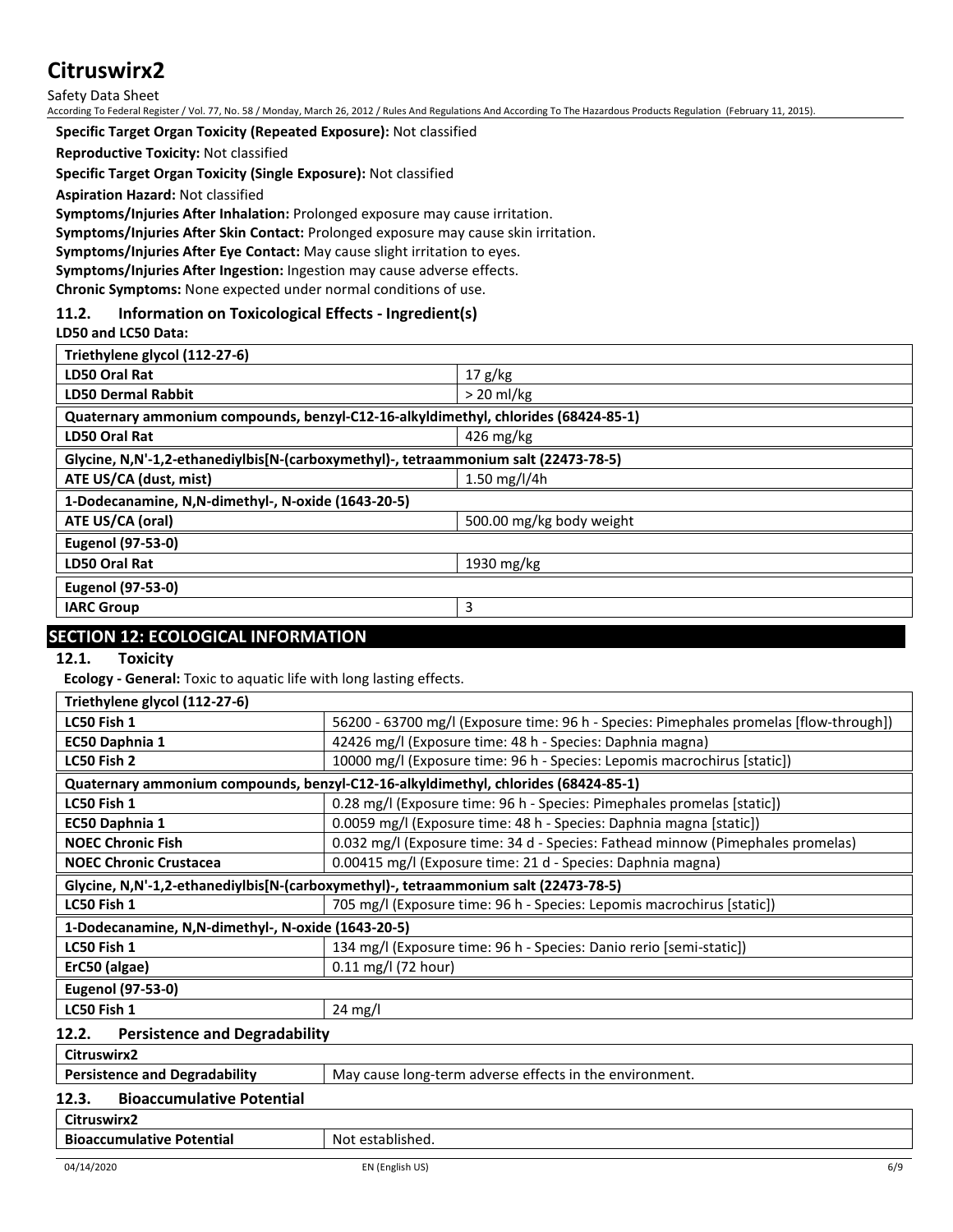Safety Data Sheet

According To Federal Register / Vol. 77, No. 58 / Monday, March 26, 2012 / Rules And Regulations And According To The Hazardous Products Regulation (February 11, 2015).

#### **Triethylene glycol (112-27-6)**

**Log Pow**  $\vert$  -1.98 (at 25 °C)

#### **12.4. Mobility in Soil** Not available

#### **12.5. Other Adverse Effects**

**Other Information:** Avoid release to the environment.

#### **SECTION 13: DISPOSAL CONSIDERATIONS**

#### **13.1. Waste treatment methods**

**14.1. In Accordance with DOT**

**Waste Disposal Recommendations:** Dispose of contents/container in accordance with local, regional, national, territorial, provincial, and international regulations.

**Ecology - Waste Materials:** Avoid release to the environment. This material is hazardous to the aquatic environment. Keep out of sewers and waterways.

#### **SECTION 14: TRANSPORT INFORMATION**

The shipping description(s) stated herein were prepared in accordance with certain assumptions at the time the SDS was authored, and can vary based on a number of variables that may or may not have been known at the time the SDS was issued.

| <b>Proper Shipping Name</b>      | CHLORIDE)          | : ENVIRONMENTALLY HAZARDOUS SUBSTANCES, LIQUID, N.O.S. (CONTAINS BENZALKONIUM |
|----------------------------------|--------------------|-------------------------------------------------------------------------------|
| <b>Hazard Class</b>              | : 9                |                                                                               |
| <b>Identification Number</b>     | : UN3082           |                                                                               |
| <b>Label Codes</b>               | : 9                |                                                                               |
| <b>Packing Group</b>             | $: \mathsf{III}$   |                                                                               |
| <b>Marine Pollutant</b>          | : Marine pollutant |                                                                               |
| <b>ERG Number</b>                | : 171              |                                                                               |
| In Accordance with IMDG<br>14.2. |                    |                                                                               |
| <b>Proper Shipping Name</b>      | CHLORIDE)          | : ENVIRONMENTALLY HAZARDOUS SUBSTANCE, LIQUID, N.O.S. (CONTAINS BENZALKONIUM  |
| <b>Hazard Class</b>              | : 9                |                                                                               |
| <b>Identification Number</b>     | : UN3082           |                                                                               |
| <b>Label Codes</b>               | : 9                |                                                                               |
| <b>Packing Group</b>             | $:$ $\mathbb{H}$   |                                                                               |
| EmS-No. (Fire)                   | $: F-A$            |                                                                               |
| EmS-No. (Spillage)               | $: S-F$            |                                                                               |
| <b>Marine pollutant</b>          | : Marine pollutant |                                                                               |
| In Accordance with IATA<br>14.3. |                    |                                                                               |
| <b>Proper Shipping Name</b>      | CHLORIDE)          | : ENVIRONMENTALLY HAZARDOUS SUBSTANCE, LIQUID, N.O.S. (CONTAINS BENZALKONIUM  |
| <b>Hazard Class</b>              | : 9                |                                                                               |
| <b>Identification Number</b>     | : UN3082           |                                                                               |
| <b>Label Codes</b>               | : 9                |                                                                               |
| <b>Packing Group</b>             | $: \mathbb{H}$     |                                                                               |
| <b>ERG Code (IATA)</b>           | : 9L               |                                                                               |
| In Accordance with TDG<br>14.4.  |                    |                                                                               |
| <b>Proper Shipping Name</b>      | CHLORIDE)          | : ENVIRONMENTALLY HAZARDOUS SUBSTANCE, LIQUID, N.O.S. (CONTAINS BENZALKONIUM  |
| <b>Hazard Class</b>              | : 9                |                                                                               |
| <b>Identification Number</b>     | : UN3082           |                                                                               |
| <b>Label Codes</b>               | : 9                |                                                                               |
| <b>Packing Group</b>             | $: \mathbb{H}$     |                                                                               |
| <b>Marine Pollutant (TDG)</b>    | : Marine pollutant |                                                                               |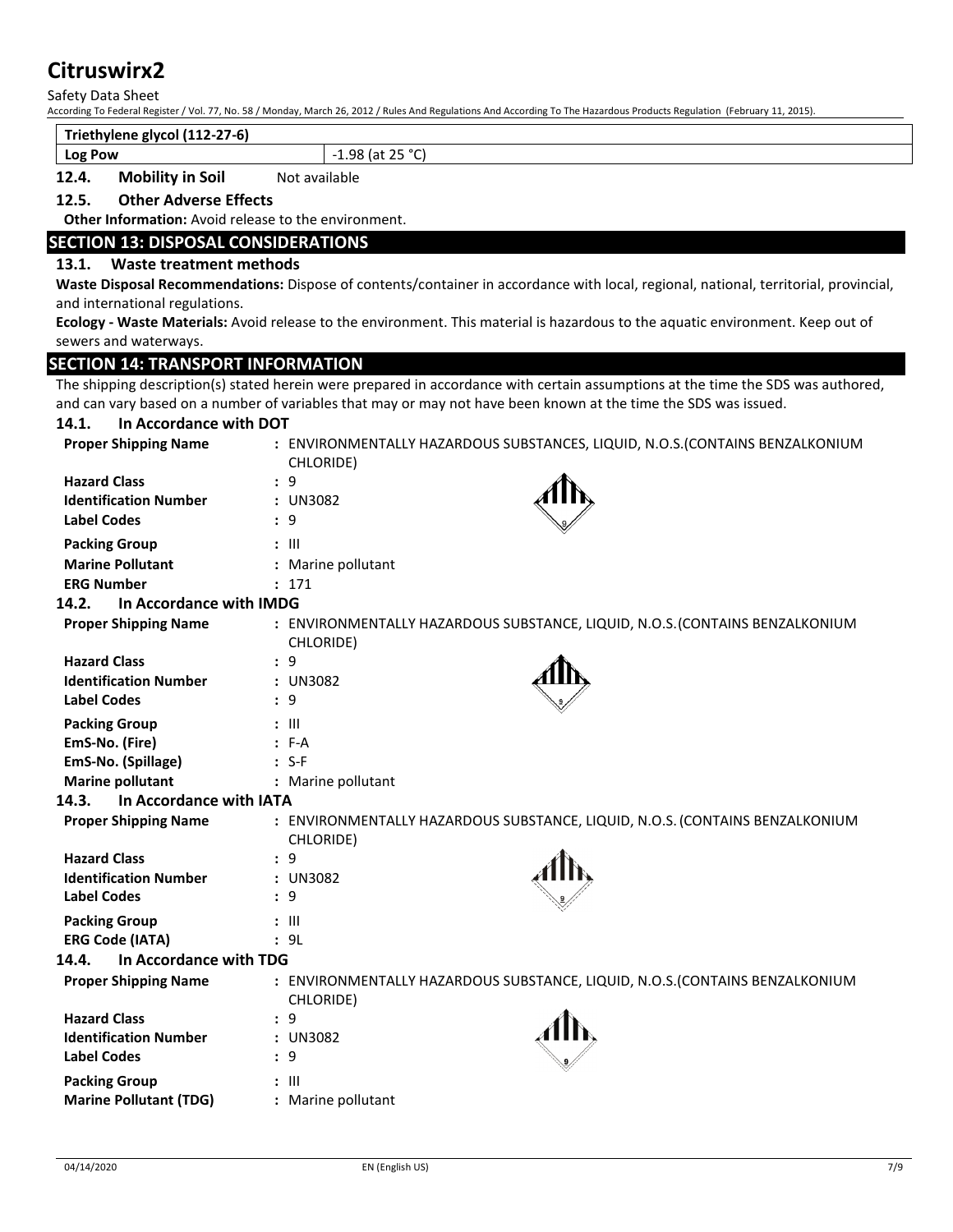Safety Data Sheet

According To Federal Register / Vol. 77, No. 58 / Monday, March 26, 2012 / Rules And Regulations And According To The Hazardous Products Regulation (February 11, 2015).

#### **SECTION 15: REGULATORY INFORMATION**

#### **15.1. US Federal Regulations**

#### **Water (7732-18-5)**

Listed on the United States TSCA (Toxic Substances Control Act) inventory

#### **Triethylene glycol (112-27-6)**

Listed on the United States TSCA (Toxic Substances Control Act) inventory

**Quaternary ammonium compounds, benzyl-C12-16-alkyldimethyl, chlorides (68424-85-1)**

Listed on the United States TSCA (Toxic Substances Control Act) inventory

**EPA TSCA Regulatory Flag** TP - TP - indicates a substance that is the subject of a proposed Section 4 test rule under TSCA.

#### **Glycine, N,N'-1,2-ethanediylbis[N-(carboxymethyl)-, tetraammonium salt (22473-78-5)**

Listed on the United States TSCA (Toxic Substances Control Act) inventory

#### **1-Dodecanamine, N,N-dimethyl-, N-oxide (1643-20-5)**

Listed on the United States TSCA (Toxic Substances Control Act) inventory

**Eugenol (97-53-0)**

Listed on the United States TSCA (Toxic Substances Control Act) inventory

#### **15.2. US State Regulations**

#### **Triethylene glycol (112-27-6)**

U.S. - Pennsylvania - RTK (Right to Know) List

#### **15.3. Canadian Regulations**

#### **Water (7732-18-5)**

Listed on the Canadian DSL (Domestic Substances List)

#### **Triethylene glycol (112-27-6)**

Listed on the Canadian DSL (Domestic Substances List)

**Quaternary ammonium compounds, benzyl-C12-16-alkyldimethyl, chlorides (68424-85-1)**

Listed on the Canadian DSL (Domestic Substances List)

**Glycine, N,N'-1,2-ethanediylbis[N-(carboxymethyl)-, tetraammonium salt (22473-78-5)**

Listed on the Canadian DSL (Domestic Substances List)

**1-Dodecanamine, N,N-dimethyl-, N-oxide (1643-20-5)**

Listed on the Canadian DSL (Domestic Substances List)

**Eugenol (97-53-0)**

Listed on the Canadian DSL (Domestic Substances List)

# **SECTION 16: OTHER INFORMATION, INCLUDING DATE OF PREPARATION OR LAST REVISION**

| Date of Preparation or Latest | : 04/1 |
|-------------------------------|--------|
| <b>Revision</b>               |        |
|                               |        |

**:** 04/14/2020

### **Other Information :** This document has been prepared in accordance with the SDS requirements of the OSHA Hazard Communication Standard 29 CFR 1910.1200 and Canada's Hazardous Products Regulations (HPR) SOR/2015-17.

#### **GHS Full Text Phrases:**

| Acute Tox. 4<br>(Inhalation:dust, mist) | Acute toxicity (inhalation:dust, mist) Category 4                |
|-----------------------------------------|------------------------------------------------------------------|
|                                         |                                                                  |
| Acute Tox. 4 (Oral)                     | Acute toxicity (oral) Category 4                                 |
| Aquatic Acute 1                         | Hazardous to the aquatic environment - Acute Hazard Category 1   |
| <b>Aquatic Acute 2</b>                  | Hazardous to the aquatic environment - Acute Hazard Category 2   |
| Aquatic Acute 3                         | Hazardous to the aquatic environment - Acute Hazard Category 3   |
| Aquatic Chronic 1                       | Hazardous to the aquatic environment - Chronic Hazard Category 1 |
| <b>Aquatic Chronic 2</b>                | Hazardous to the aquatic environment - Chronic Hazard Category 2 |